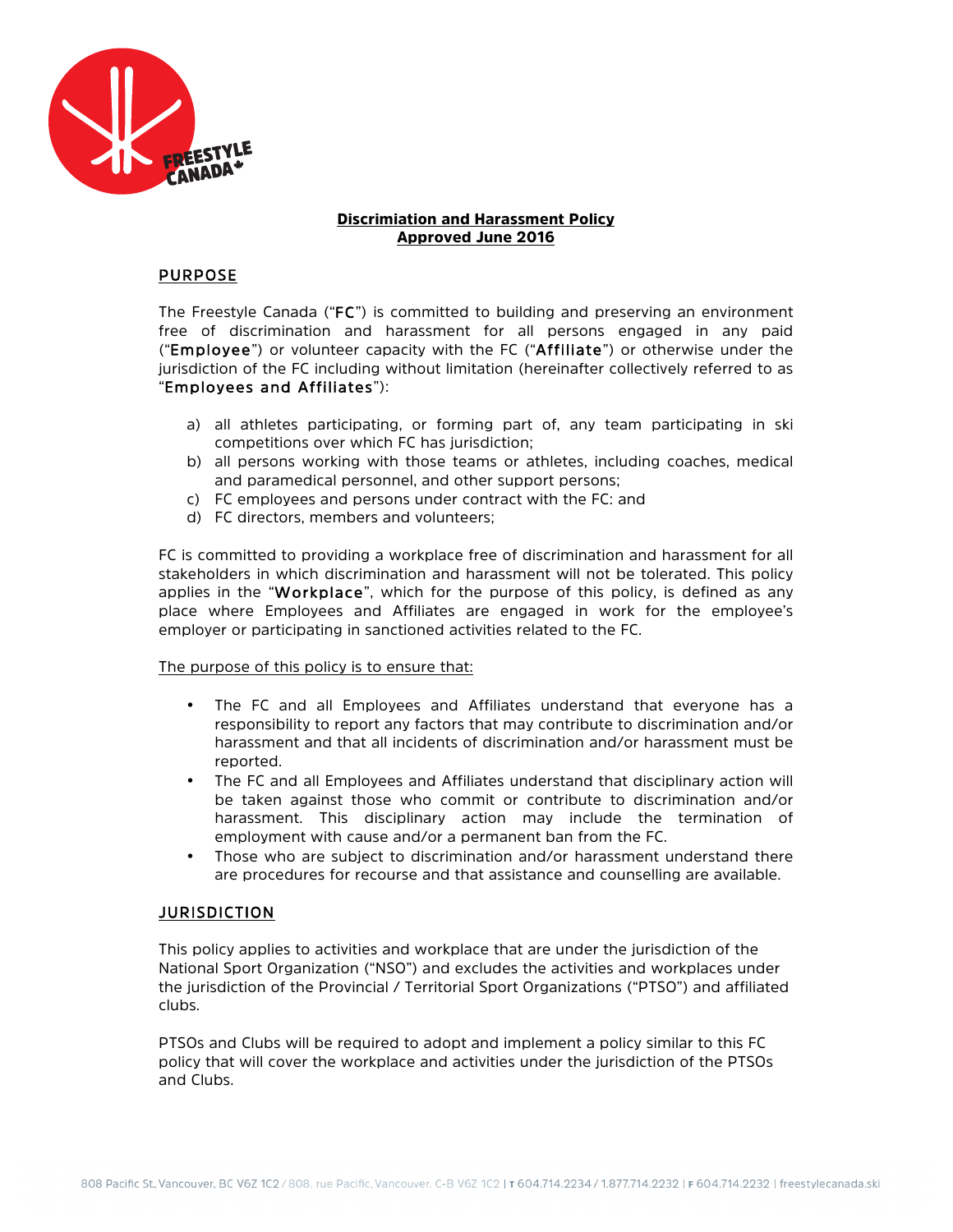

# POLICY

FC is committed to building and preserving a positive working environment for its Employees and Affiliates. In pursuit of this goal, FC does not condone and will not tolerate acts of discrimination, harassment and/or related retaliation against or by any employee or affiliate. As such, this Policy:

- Provides general definitions for discrimination, harassment and retaliation;
- Bans and prohibits discrimination, harassment and related retaliation; and
- Sets forth procedures for employees and affiliated to follow when they feel a policy violation has occurred.

It is also a violation of FC's Discrimination and Harassment Policy for anyone to knowingly make a false complaint of discrimination or harassment or to provide false information about a complaint. Individuals who violate this Policy are subject to disciplinary and/or corrective action, up to and including termination of employment or lifetime ban from the organization.

# Definitions

- 1. Appropriate Authority Any delegated employee or representative who has the authority to make final decisions regarding employee or affiliate harassment and discrimination claims, and resulting actions. At FC, the Appropriate Authority is the CEO, his/her delegate or the ethics commissioner. The Appropriate Authority is expected to be impartial in any complaint process in which they are involved
	- a. The ethics commissioner is currently Sport Law and Strategy Group.
- 2. Complainant A person who is or has been subjected to the alleged discrimination or harassment.
- 3. Respondent Someone whose alleged conduct is the subject of a complaint.
- 4. Discrimination Discrimination means treating people differently, negatively or adversely because of their race, religion, age, sex, etc. As used in certain human rights laws, discrimination means making a distinction between certain individuals or groups based on one of the prohibited grounds of discrimination. The FC recognizes the following as prohibited grounds for discrimination, please not this is not an exhaustive list:
	- a. Race
	- b. Colour
	- c. Ancestry
	- d. Creed (religion)
	- e. Place of Origin
	- f. Ethnic Origin
	- g. Citizenship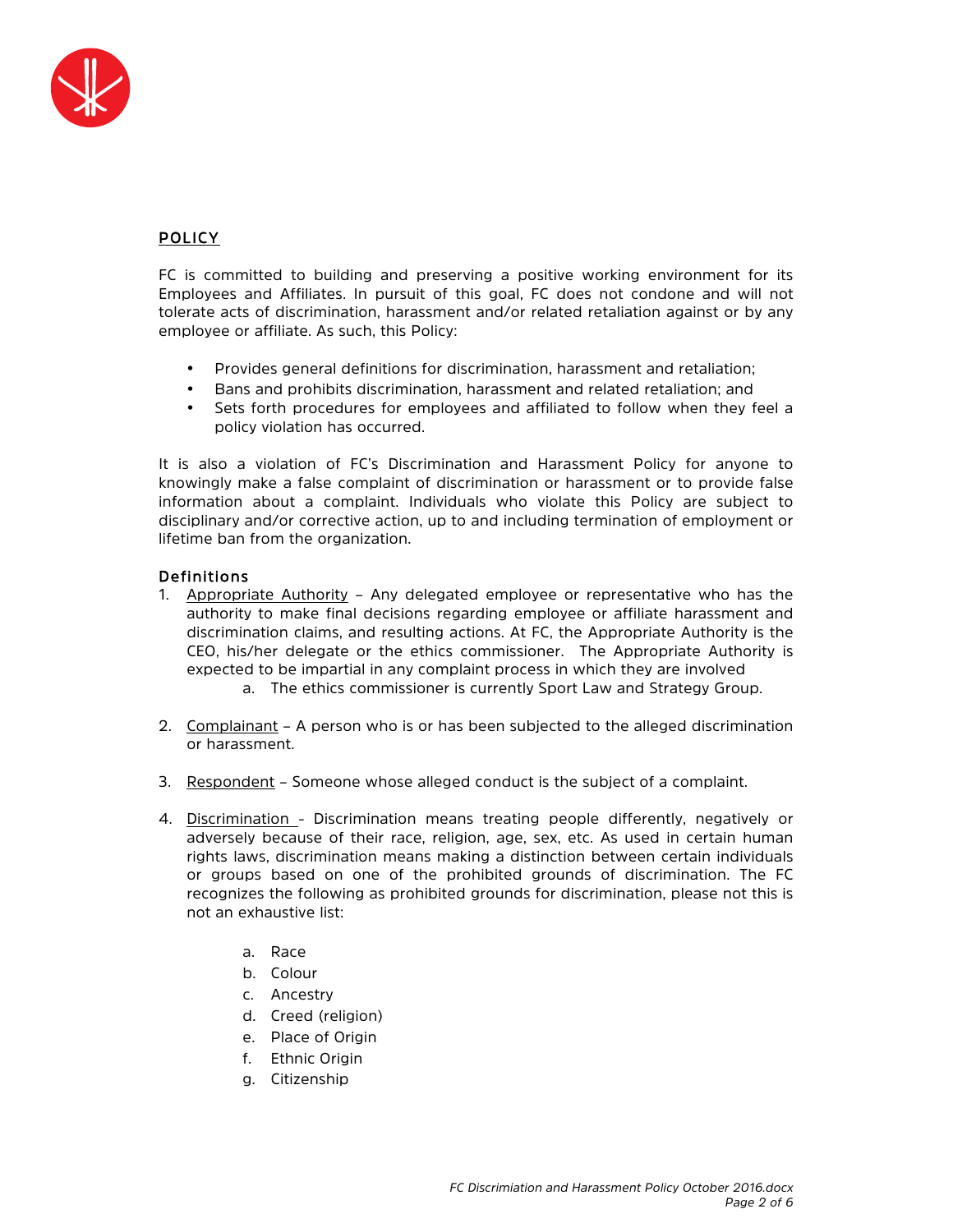

- h. Sex (including pregnancy, gender identity)
- i. Sexual Orientation
- j. Pardoned criminal conviction
- k. Age
- l. Marital Status
- m. Family Status
- n. Disability (physical or mental)
- o. Receipt of Public Assistance
- 5. Harassment Harassment is any improper conduct by an individual, that is directed at and offensive to another person or persons in the workplace, and that the individual knew or ought reasonably to have known would cause offence or harm. Harassment comprises any objectionable act, comment or display that demeans, belittles, or causes personal humiliation or embarrassment, and any act of intimidation or threat. It includes harassment within the meaning of the applicable provincial human rights legislation.
- 6. Additional Context: Location and Respondent Any harassment or discrimination that arises throughout the course of employment or FC activities, or is related to employment with FC in any way, is covered under this policy. This includes discrimination and/or harassment that occurs outside of working hours or the workplace as well as discrimination and/or harassment committed by a third party with whom you are in contact for work-related activities.
- 7. Retaliatory Acts Any retaliation, retribution, or reprisal by a Respondent against any Complainant who reports an incident of alleged discrimination or harassment, or against any witness or employee who testifies or otherwise participates in an investigation relating to the allegation of discrimination or harassment. Acts of retaliation include (but are not limited to) interference, coercion, threats, and restraint.
- 8. Sexual Harassment Sexual harassment means any conduct, comment, gesture or contact of a sexual nature that is likely to cause offence or humiliation to any employee or affiliate or that might, on reasonable grounds, be perceived by that employee or affiliate as placing a condition of a sexual nature on employment or on any opportunity for training or promotion. Throughout this policy, references to "harassment" shall also include sexual harassment.

#### Report Obligations – Employees and/or Contractors

Employees or Affiliates who believe they are victims of discrimination or harassment through the course of their involvement with FC are advised to first respond to the alleged harasser directly, by objecting and by requesting that the unwelcome behavior stop immediately. If this approach is impossible or unsuccessful, FC must be made aware of all alleged acts of discrimination or harassment or retaliation in order to take the appropriate action.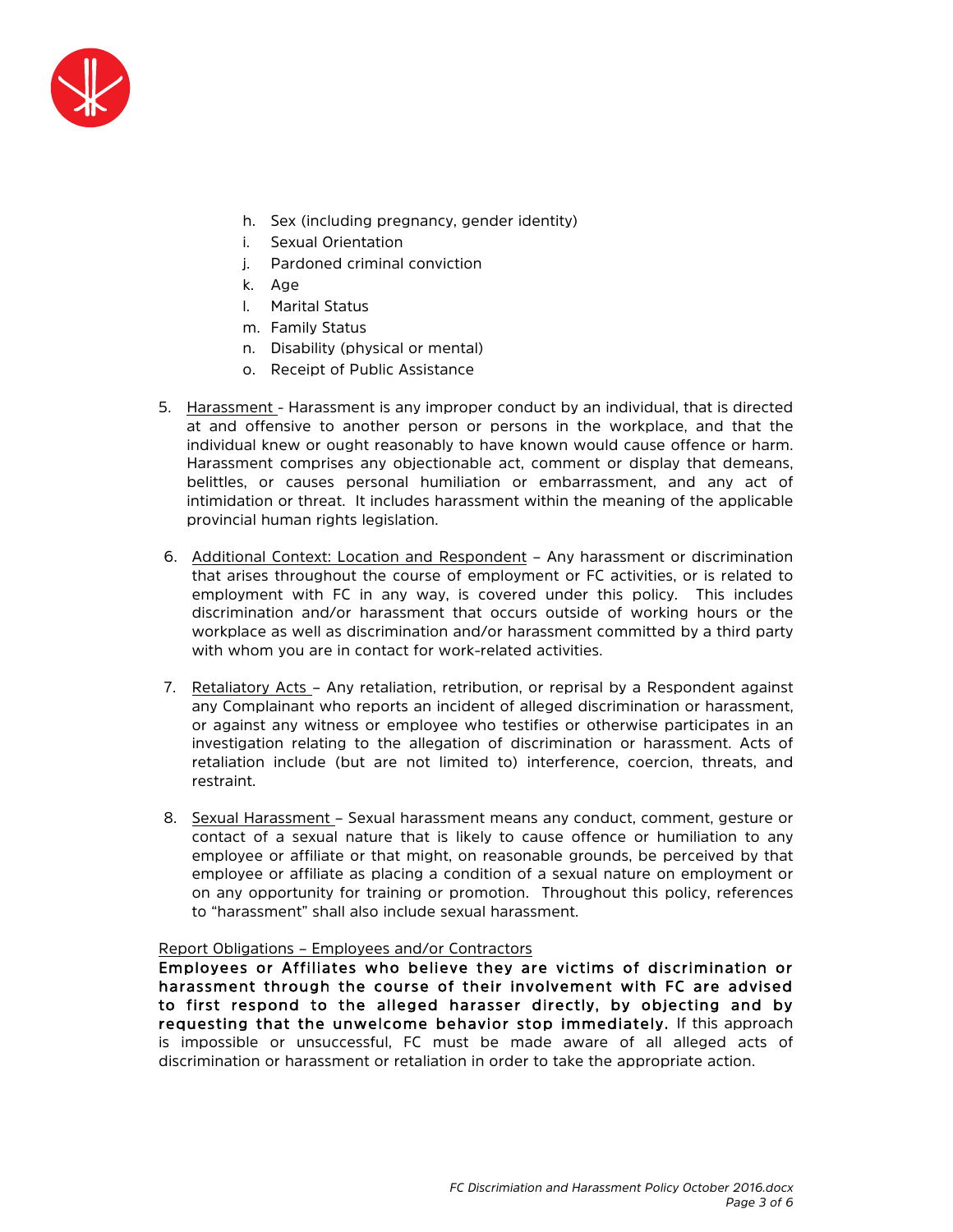

Individuals who believe they have been subject to or have witnessed acts of discrimination or harassment or retaliation should report the events to the CEO or the ethics commissioner within 24 hours. The CEO will initiate an investigation immediately.

### Confidentiality

All records of discrimination or harassment reports and subsequent investigations are considered confidential and will not be disclosed to anyone not involved in the investigation or resolution of the complaint except to the extent required by law.

FC will do everything it can to protect the privacy of the individuals involved and to ensure that the Complainant and the Respondent are treated fairly and respectfully. FC will protect this privacy so long as doing so remains consistent with the enforcement of this Policy and adherence to the law.

#### Retaliation and Bad Faith Complaints

Retaliation by the Respondent, or anyone acting on behalf of the Respondent, against the Complainant is strictly prohibited and will result in appropriate disciplinary action. Retaliation by the Respondent, or anyone acting on behalf of the Respondent, against any witness providing information about a discrimination or harassment report, is also strictly prohibited and will result in appropriate disciplinary action.

This Policy will not be used to bring fraudulent or malicious complaints against employees. Any complaint made in bad faith, if demonstrated as being such through convincing evidence, will result in disciplinary action being taken against the individual lodging the fraudulent or malicious complaint.

### Procedures for Handling Complaints

Once the Complainant lodges a complaint with the Appropriate Authority, a discussion with the Complainant will take place that shall be kept confidential, to the extent allowed by law and by this Policy. During this discussion, this Policy will be explained and made available to the Complainant. If the Complainant wishes to proceed formally with his or her complaint, the Complainant must provide a written statement regarding the alleged discrimination or harassment.

### i) Informal Procedures

If desired, the Complainant may attempt to resolve the matter directly with the Respondent. The Complainant must report the resolution, or lack thereof, to the Appropriate Authority.

The Appropriate Authority may notify the Respondent of the complaint. The Appropriate Authority may then implement whatever steps are necessary to create an informal resolution that is acceptable to the Complainant and the Respondent.

If an informal resolution of the complaint is achieved the Appropriate Authority will record the occurrence of the complaint and the informal resolution achieved.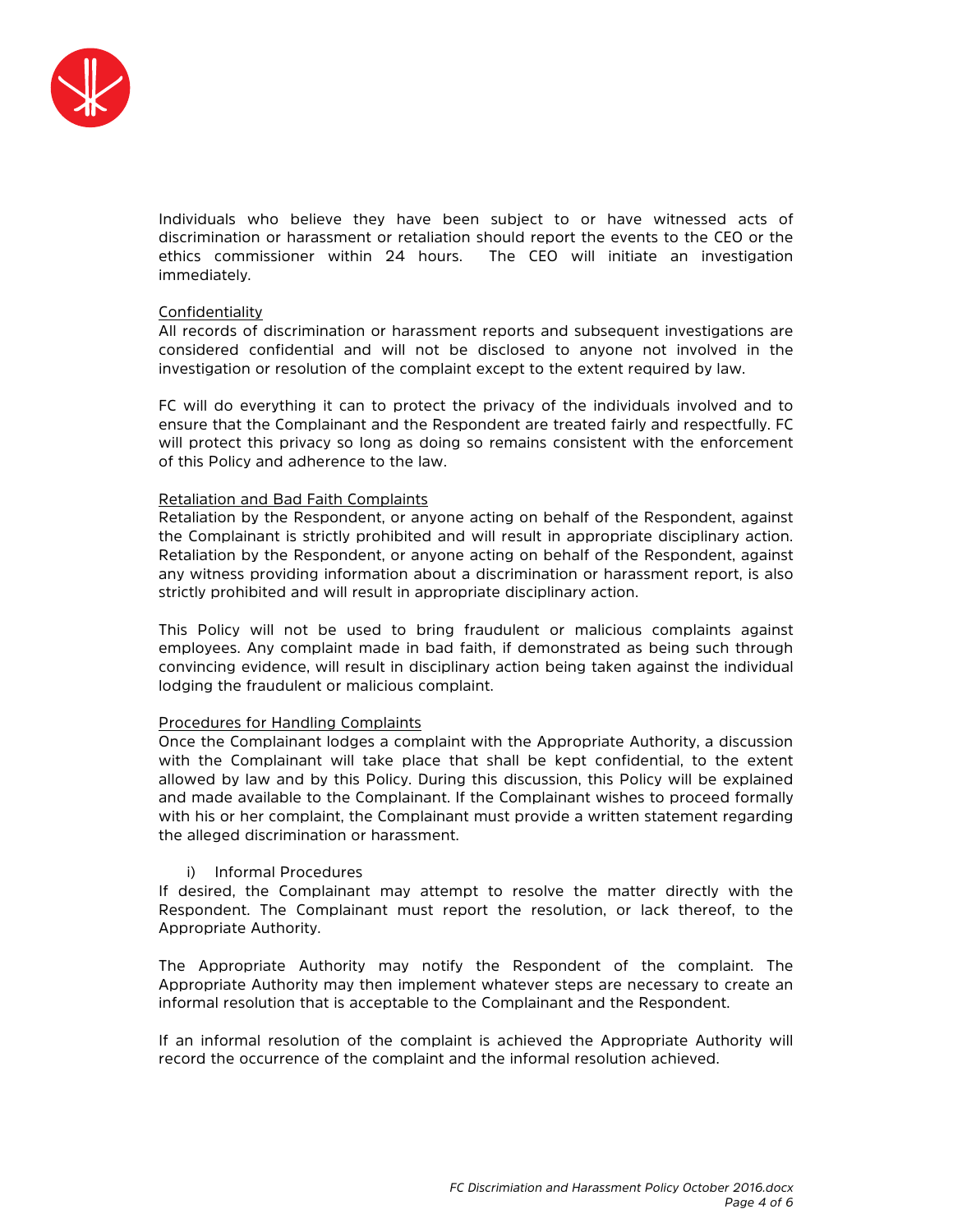

### ii) Formal Procedures

In the case of formal complaints, the Respondent shall be provided with the Complainant's written statement and shall have five (5) working days to respond, in writing, to the allegation(s). The Respondent's statement, must answer – with specific responses – to each complaint, either admitting, denying, or explaining the allegation(s) against them. The Respondent must sign his or her statement.

### iii) Investigation

If the complaint is unresolved by informal procedures or if the complainant opts to pursue formal procedures, the Appropriate Authority will launch an investigation by notifying all involved parties. The Investigator may be external to FC and will be impartial and act fairly in conducting the investigation.

Wherever and whenever investigations are conducted, Complainants and Respondents have certain rights. These rights include, but are not limited to:

- Receiving written notice of the allegations.
- Presenting relevant information to the Investigator.
- Receiving a copy of the report at the conclusion of the investigation.

At the conclusion of an investigation, the Investigator shall prepare a written report which shall include a statement of factual findings and a determination of whether this Policy has been violated. The report shall be presented for review to law enforcement officials or legal counsel, as necessary.

# iv) Decision

The Appropriate Authority reviews all relevant information and decides what action to take. He or she will then inform the parties in writing of the outcome of the investigation and ensure that corrective and/or disciplinary measures are taken, if warranted.

### v) Timelines

Complainants are always encouraged to address their concerns immediately after an alleged incident of discrimination or harassment. If the Complainant is unable to resolve their concerns directly with the respondent and the complaint is not resolved by way of informal procedures, the Complainant should provide a written statement as soon as possible. Nevertheless, FC is aware that such timely response may not always be practical.

FC seeks to resolve discrimination or harassment complaints as expediently as possible. Investigations shall be conducted and the appropriate actions taken no longer than 60 days following the receipt of the Complainant's written statement.

### Records

Records of all formal and informal resolutions will be kept by the Directors of FC, except where otherwise stated in this Policy. The records will be available to managerial employees, in the following circumstances: